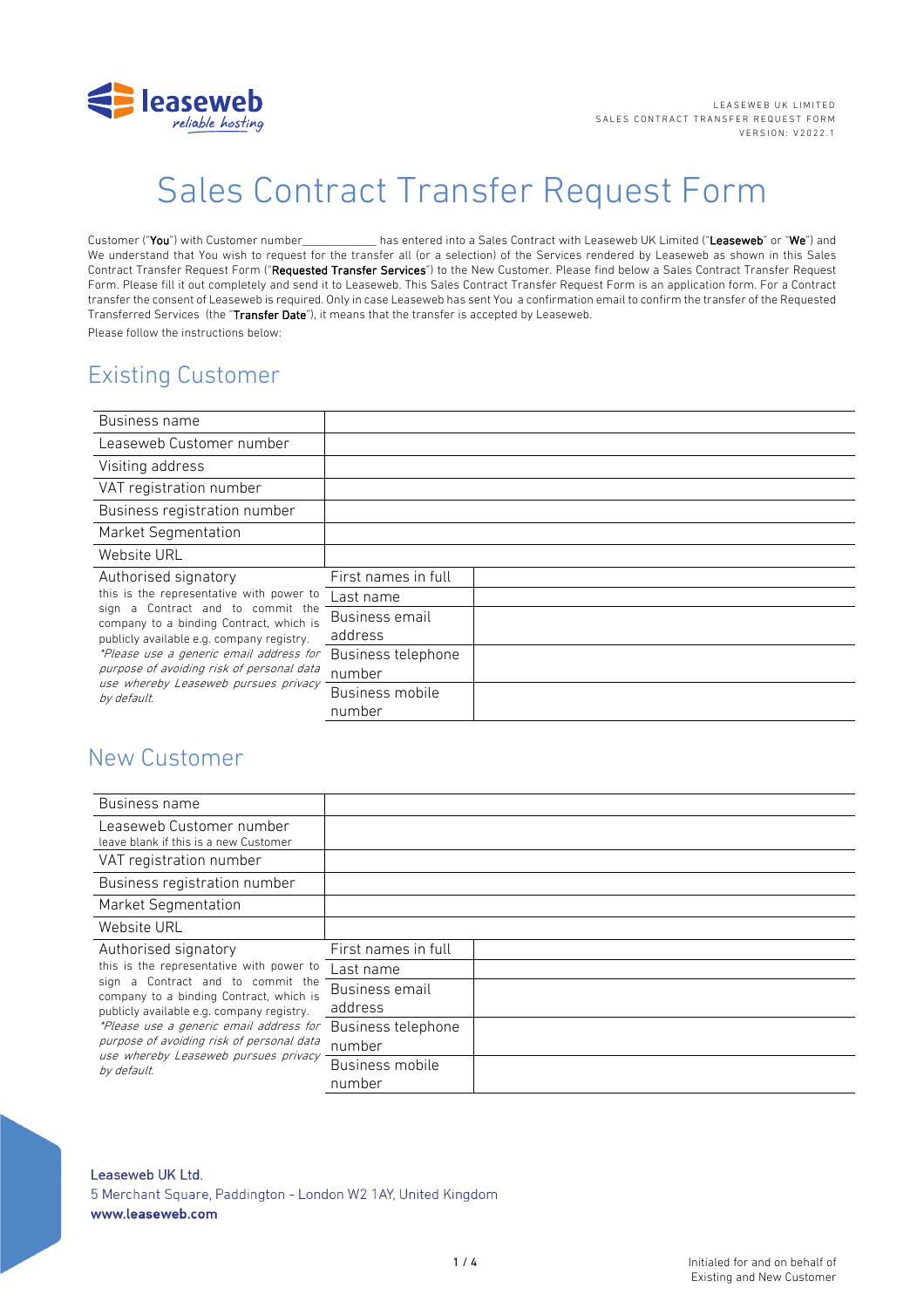

### New Customer

#### Visiting address

| Address                |  |
|------------------------|--|
| Zipcode                |  |
| City                   |  |
| Country                |  |
| Postal address         |  |
| Address                |  |
| Zipcode                |  |
| City                   |  |
| Country                |  |
| <b>Billing address</b> |  |
| Address                |  |
| Zipcode                |  |
| City                   |  |
| Country                |  |

| Primary contact person<br>(if not the same as authorized<br>signatory) | First names in full |  |
|------------------------------------------------------------------------|---------------------|--|
|                                                                        | Last name           |  |
|                                                                        | Business email      |  |
|                                                                        | address             |  |
|                                                                        | Business telephone  |  |
|                                                                        | number              |  |
|                                                                        | Business mobile     |  |
|                                                                        | number              |  |
| Technical department contact                                           | Business email      |  |
|                                                                        | address             |  |
|                                                                        | Business telephone  |  |
|                                                                        | number              |  |
| Financial department contact                                           | Business email      |  |
|                                                                        | address             |  |
|                                                                        | Business telephone  |  |
|                                                                        | number              |  |
|                                                                        |                     |  |

## Requested Transfer Services:

#### All Services:

YES, requested transfer for all Services

NO, requested transfer for the following Services:

```
Leaseweb UK Ltd.
```
5 Merchant Square, Paddington - London W2 1AY, United Kingdom www.leaseweb.com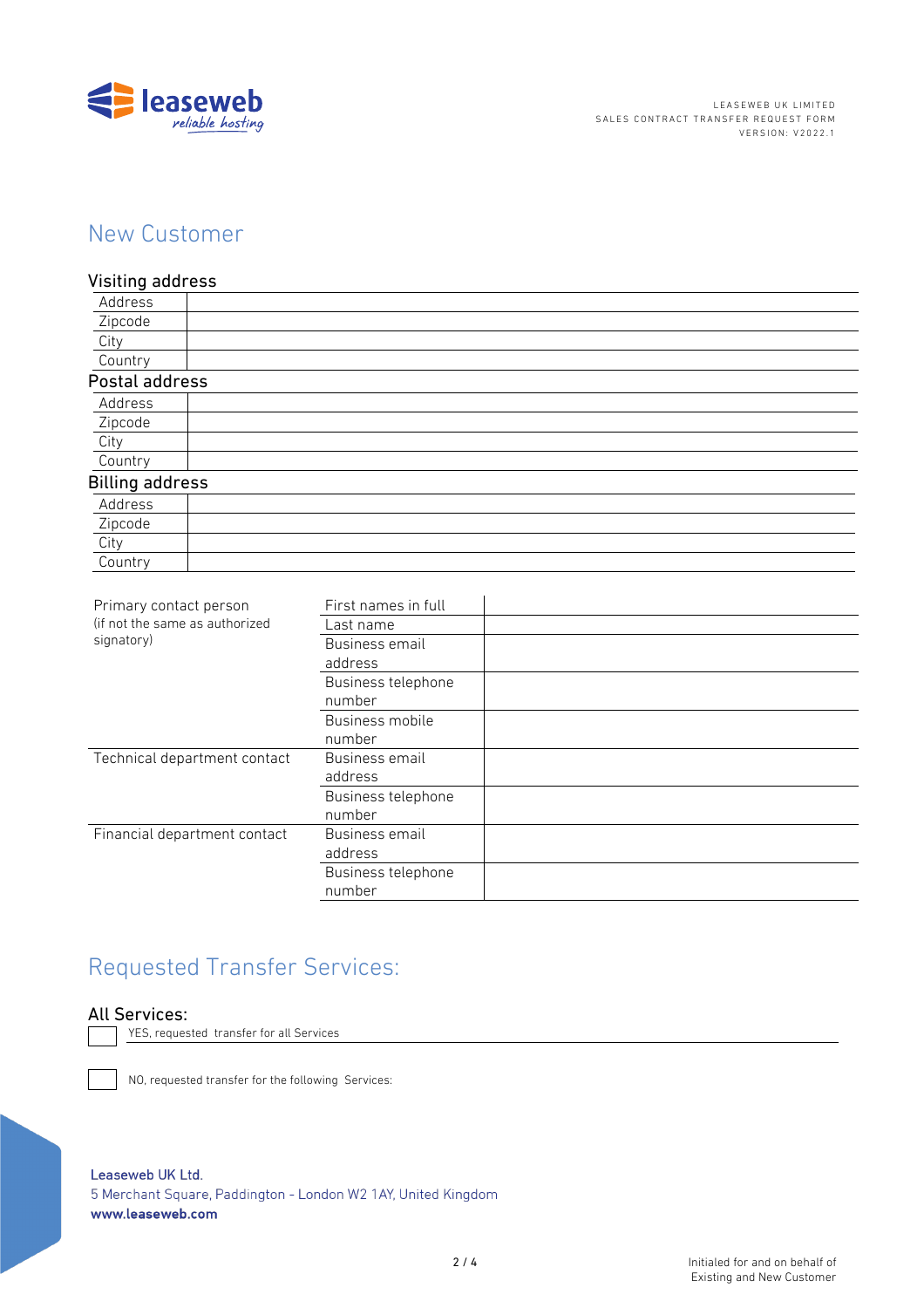

#### Requested Transfer Services (specify Service(s) ID's):

The Service ID can be found in the Customer Portal

| . ب      |                                                                                                                                                                                                                                   |
|----------|-----------------------------------------------------------------------------------------------------------------------------------------------------------------------------------------------------------------------------------|
| 4.       |                                                                                                                                                                                                                                   |
| h<br>. ب |                                                                                                                                                                                                                                   |
| $\sim$   | $\mathbf{r}$ , and the contract of the contract of the contract of the contract of the contract of the contract of the contract of the contract of the contract of the contract of the contract of the contract of the contract o |

Please attach a separate overview signed by both parties if more space is required

#### Reason for Requested Transfer of Services above:

- o Sale of Business including the Requested Transfer of Services based on a Purchase Asset agreement including existing supplier contracts, please add and provide such contracts for proof.
- o Other, namely

#### **Leaseweb only accepts Sales Contract Transfer Request once per calendar year, unless Customer provides specific circumstances for exemption that you need to proof to Leaseweb case by case.**

#### Terms and conditions:

#### 1. ASSIGNMENT AND TRANSFER; SUBJECT TO APPROVAL

**1.1.** Under the conditions precedent that (i) Leaseweb grants its written consent and cooperation by means of its email confirmation; and (ii) Existing Customer has paid all sums that are due and payable by Customer to Leaseweb, Existing Customer herewith assigns and Leaseweb agrees to the transfer to New Customer, and New Customer herewith accepts from Existing Customer, the Requested Transfer Services and all of Existing Customer's rights and obligations towards Leaseweb under the Sales Contract, with effect from the Transfer Date.

#### 2. APPLICABLE CONTRACT DOCUMENTATIONS

**2.1.** New Customer is aware that Leaseweb applies B2B Sales Terms and Conditions, which B2B Sales Terms and Conditions include provisions to ensure compliance with the General Data Protection Regulation, and Acceptable Use Policies with respect to the use of its Services and that such are applicable to – and part of - the Requested Transfer Services. New Customer is further aware that the scope and nature of the services offered by Leaseweb are set forth in the Services Specifications, that the performance parameters or service levels with respect to the services offered by Leaseweb are set forth in the Support and Service Levels; and that such are applicable to -and part of- the Requested Transfer Services.

**2.2.** Existing Customer and New Customer hereby assume and agree that as from the Transfer Date the Sales Terms and Conditions, the Policies, Services Specifications, Support and Service Levels and the applicable privacy statement have been made available electronically and are published at https://www.leaseweb.com/legal.

#### 3. LIABILITY

**3.1.** Existing Customer will remain liable for payments before Transfer Date as well as for payments after Transfer Date in the event the New Customer does not fulfill its payment obligation for the Transferred Services.

**3.2.** After Transfer Date, New Customer will be liable for the payments of all the Requested Transfer Services.